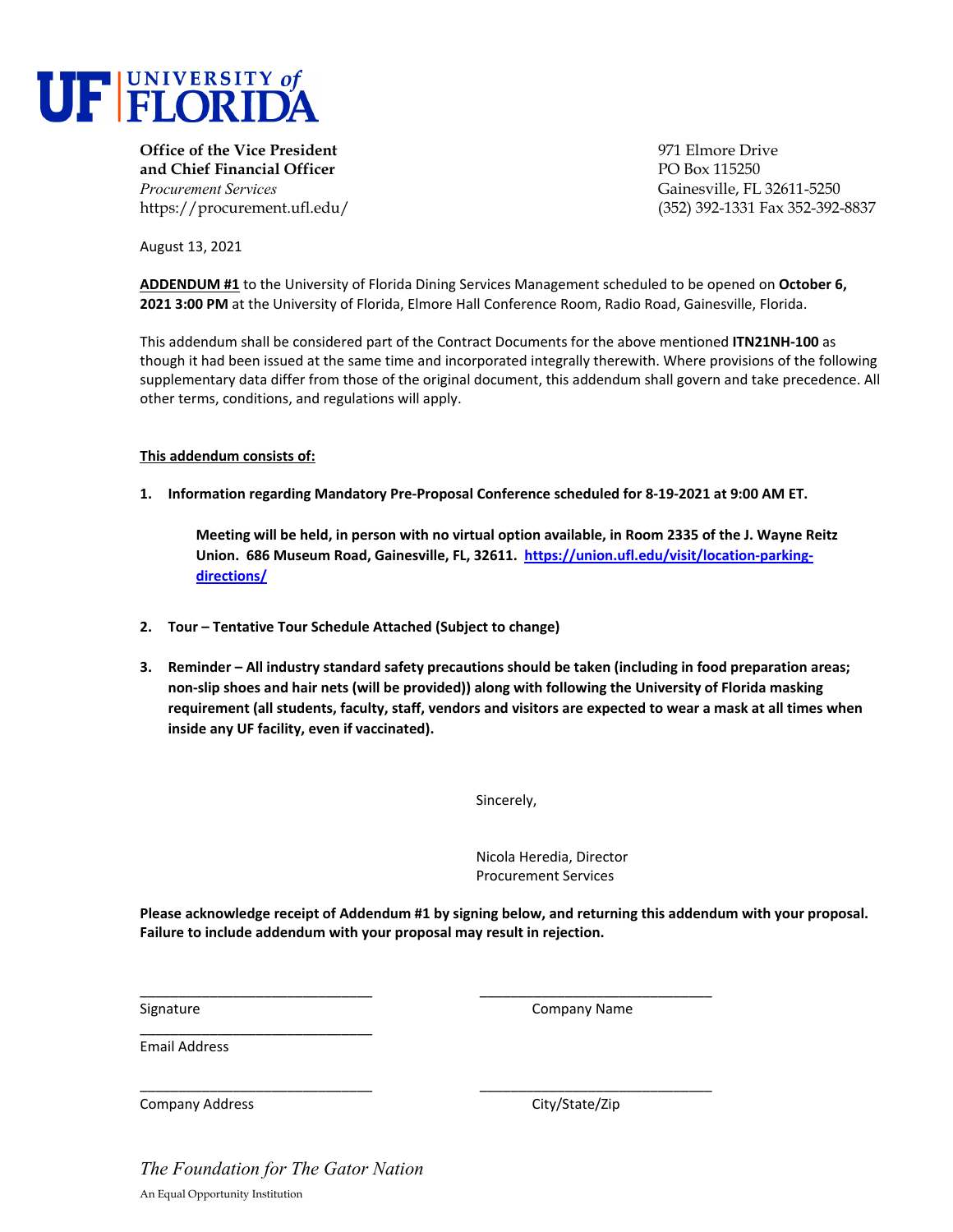## **Thursday, August 19, 2021 Tour Schedule: 12PM‐4PM**

| Begin at JW Reitz Union Food Court (Outside Starbucks)    |                                   | 12:00          |
|-----------------------------------------------------------|-----------------------------------|----------------|
| Walk from Business Services to JW Reitz Union Lower Level |                                   | 12:00 - 12:05  |
|                                                           | Bakery                            | 12:05 - 12:15  |
| Walk/Elevator to JW Reitz Union Ground Floor              |                                   | 12:15 - 12:20  |
|                                                           | Subway                            | 12:25 - 12:30  |
|                                                           | POD/Shakes Smart                  | 12:35 - 12:40  |
|                                                           | Wing Zone                         | 12:45 - 12:55  |
| Walk/Elevator to JW Reitz Union 1st Floor                 |                                   | $12:55 - 1:00$ |
|                                                           | 1st Floor Catering Kitchen        | $1:00 - 1:15$  |
|                                                           | Panda Express                     | $1:20 - 1:25$  |
|                                                           | Local Restaurant Row              | $1:30 - 1:35$  |
|                                                           | Papa Johns                        | $1:40 - 1:45$  |
|                                                           | Wendy's                           | $1:50 - 1:55$  |
|                                                           | <b>Starbucks</b>                  | $2:00 - 2:05$  |
|                                                           | Pollo Tropical                    | $2:05 - 2:10$  |
| Walk/Elevator to JW Reitz Union 2nd Floor                 |                                   | $2:15 - 2:25$  |
|                                                           | 2nd Floor Catering Kitchen        | $2:25 - 2:35$  |
| Walk/Elevator to JW Reitz Union 3rd Floor                 |                                   | $2:40 - 2:50$  |
|                                                           | 3rd Floor Catering Kitchen        | $2:50 - 3:00$  |
| Walk/Elevator to JW Reitz Union 4th Floor                 |                                   | $3:05 - 3:15$  |
|                                                           | Arredondo Room                    | $3:15 - 3:20$  |
| Elevator/Walk to Gator Corner, Bldg. 359                  |                                   | $3:20 - 3:30$  |
|                                                           | <b>Gator Corner Dining Center</b> | $3:30 - 4:00$  |
| <b>Walk to Business Services</b>                          |                                   | $4:00 - 4:10$  |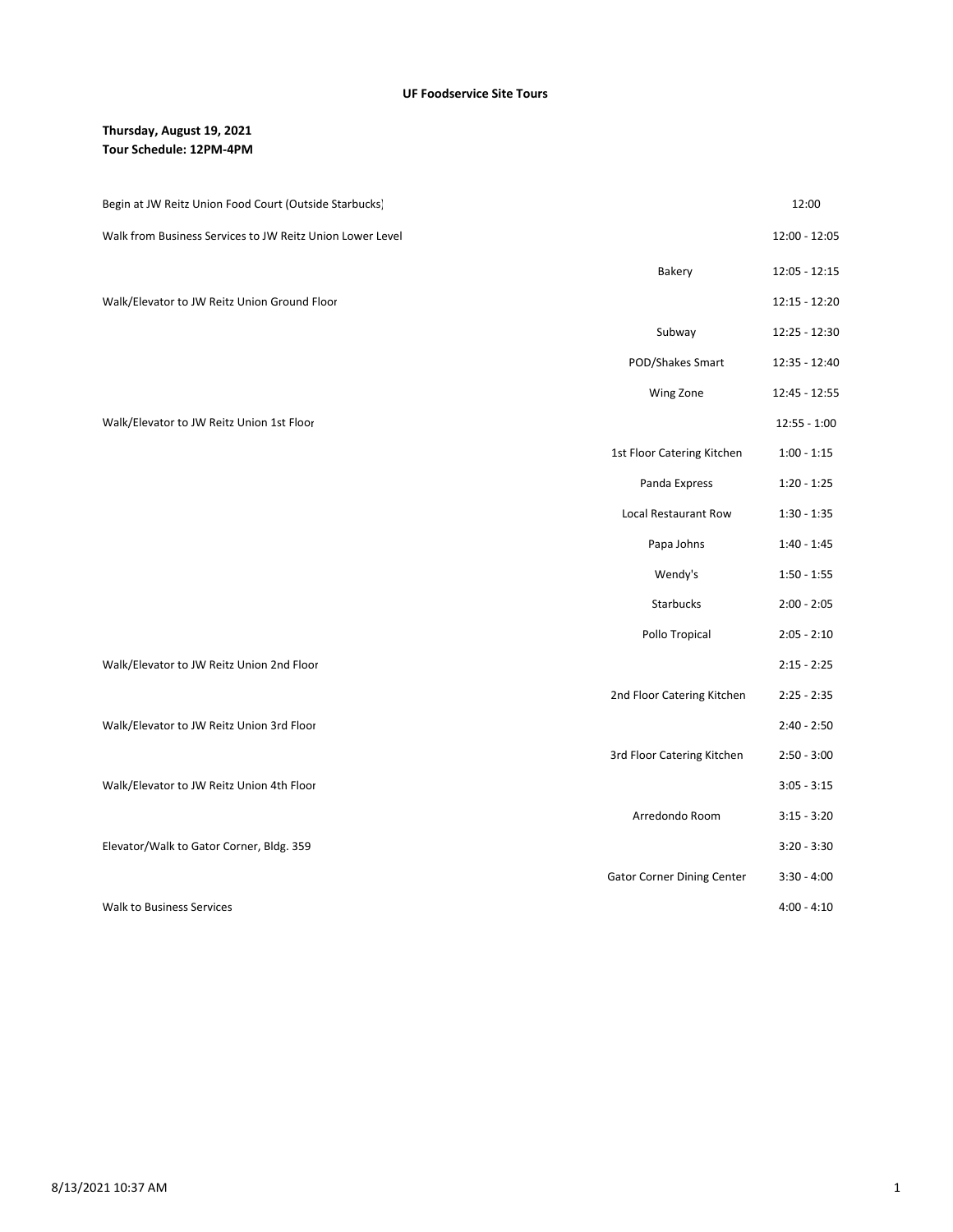**Friday, August 20, 2021 Tour Schedule: 8AM ‐ 5PM**

| Begin at Business Services, J. Wayne Reitz Union                                    |                                  | 8:00            |
|-------------------------------------------------------------------------------------|----------------------------------|-----------------|
| Board TAPS Bus at Union Drive to Loading Dock of Graham POD/Chomp-It Too, Bldg. 589 |                                  | $8:10 - 8:20$   |
|                                                                                     | POD/Chomp It Too                 | $8:20 - 8:25$   |
| Board TAPS Bus at Graham POD/Chomp-It Too Loading Dock to Bruton Geer, Bldg 759     |                                  | $8:30 - 8:40$   |
|                                                                                     | Chomp-It                         | $8:40 - 8:45$   |
|                                                                                     | Starbucks                        | $8:50 - 8:55$   |
| Board TAPS Bus at Bruton Geer to Orthopedics, Bldg 1178                             |                                  | $9:00 - 9:15$   |
|                                                                                     | Chomp & Go                       | $9:20 - 9:25$   |
| Board TAPS Bus at Orthopedics to Harn Museum, Bldg. 309                             |                                  | $9:30 - 9:40$   |
|                                                                                     | Camellia Court Café              | $9:45 - 9:50$   |
| Board TAPS Bus at Harn Museum to Rec Sports, Bldg. 316                              |                                  | $9:50 - 10:00$  |
|                                                                                     | <b>Shakes Smart</b>              | $10:05 - 10:10$ |
| Board TAPS Bus at Rec Sports to Cancer Genetics, Bldg. 1376                         |                                  | $10:10 - 10:20$ |
|                                                                                     | Chomp & Go                       | 10:20 - 10:25   |
| Board TAPS Bus at Cancer Genetics to Vet Med, Bldg. 75                              |                                  | 10:30 - 10:45   |
|                                                                                     | <b>Einsteins Brothers Bagels</b> | 10:45 - 10:50   |
| Board TAPS Bus at Vet Med to Harrell Medical Educ, Bldg 214 (East Driveway)         |                                  | $10:55 - 11:10$ |
|                                                                                     | "We Proudly Brew" Starbucks      | $11:10 - 11:15$ |
| Walk to HSC Sun Terrace, Bldg 203                                                   |                                  | $11:15 - 11:25$ |
|                                                                                     | Chic-Fil-A                       | 11:25 - 11:30   |
|                                                                                     | <b>Einsteins Brothers Bagels</b> | 11:30 - 11:35   |
|                                                                                     | <b>Salad Creations</b>           | 11:35 - 11:40   |
|                                                                                     | Starbucks                        | 11:45 - 11:50   |
|                                                                                     | Panda Express                    | 11:55 - 12:00   |
| Lunch Break                                                                         |                                  | 12:00 - 12:30   |
| Walk to Harrell Medical Educ (East Driveway)                                        |                                  | 12:30 - 12:40   |
| Board TAPS Bus at Harrell Medical Educ (East Driveway) to HUB, Bldg 32              |                                  | 12:40 - 12:50   |
|                                                                                     | Starbucks                        | 12:50 - 12:55   |
|                                                                                     | Chic-Fil-A                       | $1:00 - 1:05$   |
|                                                                                     | POD                              | $1:10 - 1:15$   |
| Walk to Marston Science Library, Bldg 43                                            |                                  | $1:15 - 1:20$   |
|                                                                                     | Starbucks                        | $1:20 - 1:25$   |
| Walk to Racquet Club, Bldg 266                                                      |                                  | $1:25 - 1:35$   |